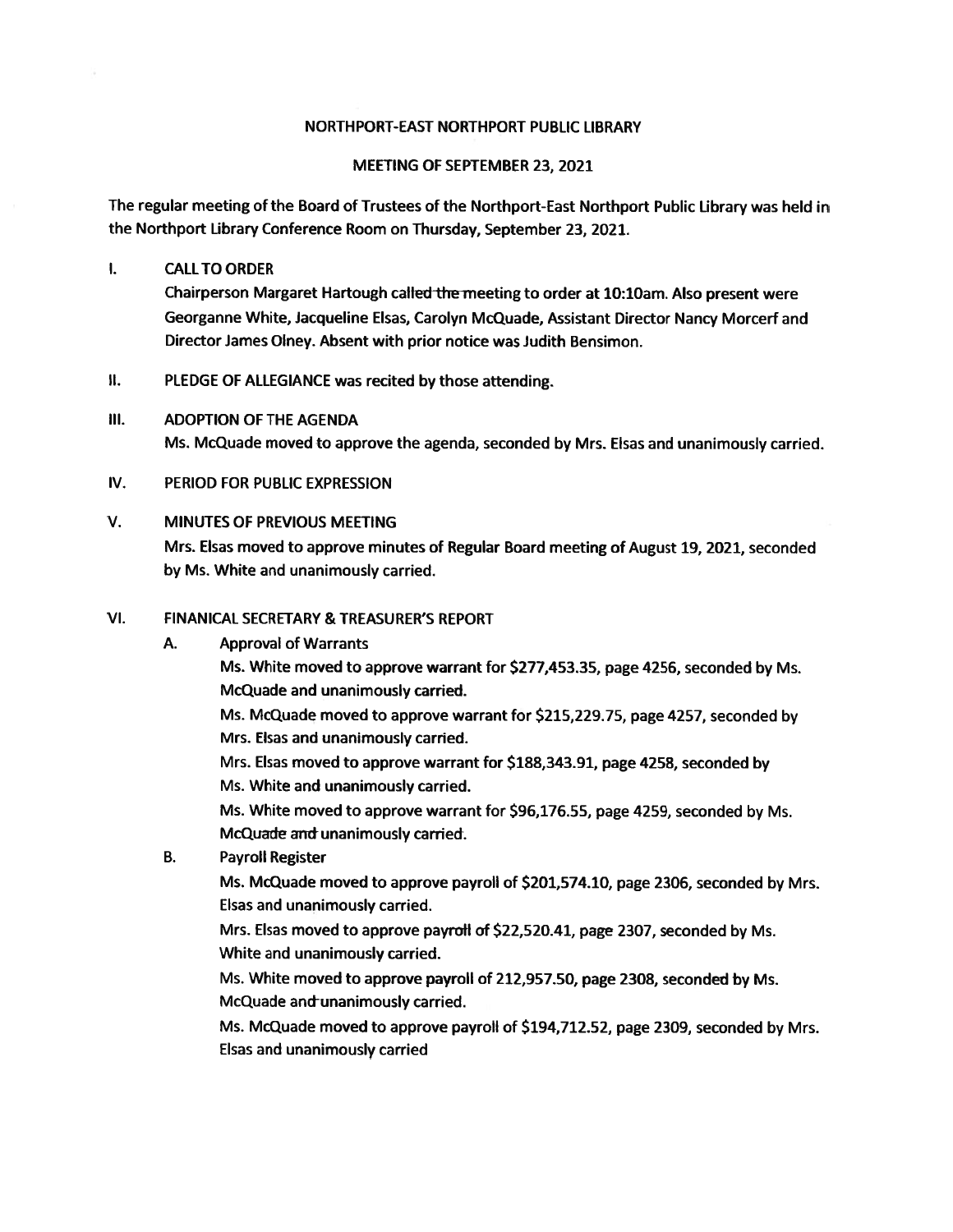#### Meeting of September 23, 2021 Page Two Page Two

- C. Review of Monthly Expenditure
- D. Review of Monthly Statistics

#### VII. COMMUNICATIONS

No Communications to Report.

#### VIII. DIRECTOR'S REPORT

#### **Administration**

While we continue to <sup>p</sup>lan for additional in-person programs, many programs are being re evaluated as we <sup>p</sup>ivot to online options or postponement. Programmers as well as patrons will be required to wear masks if they choose to attend an in-person program held inside the building.

New signage denotes the children's room as <sup>a</sup> mask zone to make our library <sup>a</sup> safe <sup>p</sup>lace for everyone.

The end of quarantining returned materials enabled us to transition back to accepting donations. These items were used to replenish our Beach Bags Books program (Crab Meadow only) and donation shelves in the library.

The roof project has been completed and we are awaiting the architects review and compressor replacement before making final payments to the contractor.

Six new study carrels were installed adjacent to the quiet study rooms on the East Northport mezzanine. <sup>A</sup> great addition that patrons began to use immediately.

#### Adult and Teen Services

<sup>A</sup> total of <sup>49</sup> patrons submitted <sup>254</sup> entries (93 in-person and <sup>161</sup> online) for the Adult Summer Reading Club.

The library held <sup>24</sup> programs for teens with <sup>285</sup> patrons attending. In-person teen craft programs were reintroduced after more than a year hiatus with a successful Sharpie Tie Dye Beach Tote creations.

#### Buildings and Grounds

The interior and exterior of the windows have been cleaned in Northport.

LED lighting has been installed in Northport at the Circulation (desk and office area), Community Services office, Teen Center and periodical section.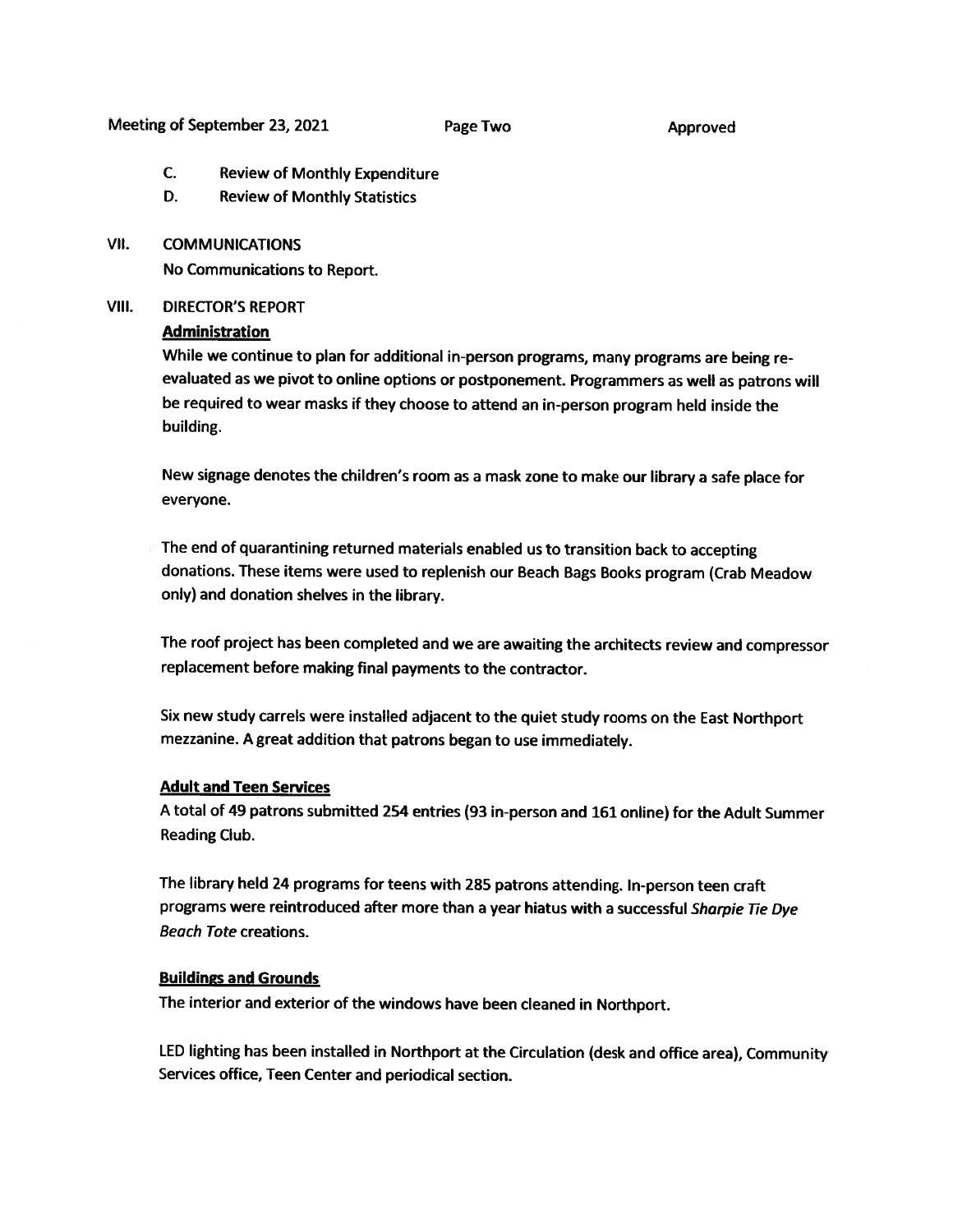The exterior media return bin at East Northport has been replaced due to age and weatherrelated damaged.

#### Children and Family Services

The library had <sup>a</sup> spectacular group of college student pages interacting with the Summer Reading Club (SRC) participants during more than 1,000 sessions. Although available, no patrons requested a virtual reporting session. The SRC Pages listened to the children report on what they read, distribute puzzles and prizes, all to build reading comprehension and foster the love of reading.

Ocean Avenue School had the largest percentage of students join the SRC this year and will be presented the SRC Award, ending Fifth Avenue's five-year winning streak.

#### Community Services

Patrons of all ages shared their experiences and emotions through the creative and artistic outlets afforded by the Community of Hearts project.

A series of posters outlining the chronology of events of 9/11 complement the Community of Hearts project in the galleries.

AARP has announced that their instructors for Smart Driver Courses will not be returning to libraries to instruct in-person workshops until at least January 2022. Patrons may obtain discounted access to the course online instead.

Backyard Birds provided tools for <sup>32</sup> patrons to identify the birds in their backyards. This slideshow presentation, offered by educators from Quogue Wildlife Refuge, included information about the birds that might flock to your backyard as well as how to attract them with specific types of bird seed.

Tick-Borne Disease on long Island presented the affects Lyme disease has had on people of all ages, particularly common in people who spen<sup>d</sup> <sup>a</sup> lot of time outdoors. Stony Brook Medicine exper<sup>t</sup> Dr. Luis Marcos Raymundo discussed Lyme disease risk factors, symptoms, diagnosis, and the latest treatments available.

#### Customer Service and Materials Management

Cross training has begun to introduce the formerly "Circulation only" library clerks to tasks previously performed exclusively by the Technical Services library clerks. <sup>A</sup> part-time Children and Family Service's Librarian who is also <sup>a</sup> full-time School Librarian shared their expertise in <sup>a</sup> tutorial on covering new books.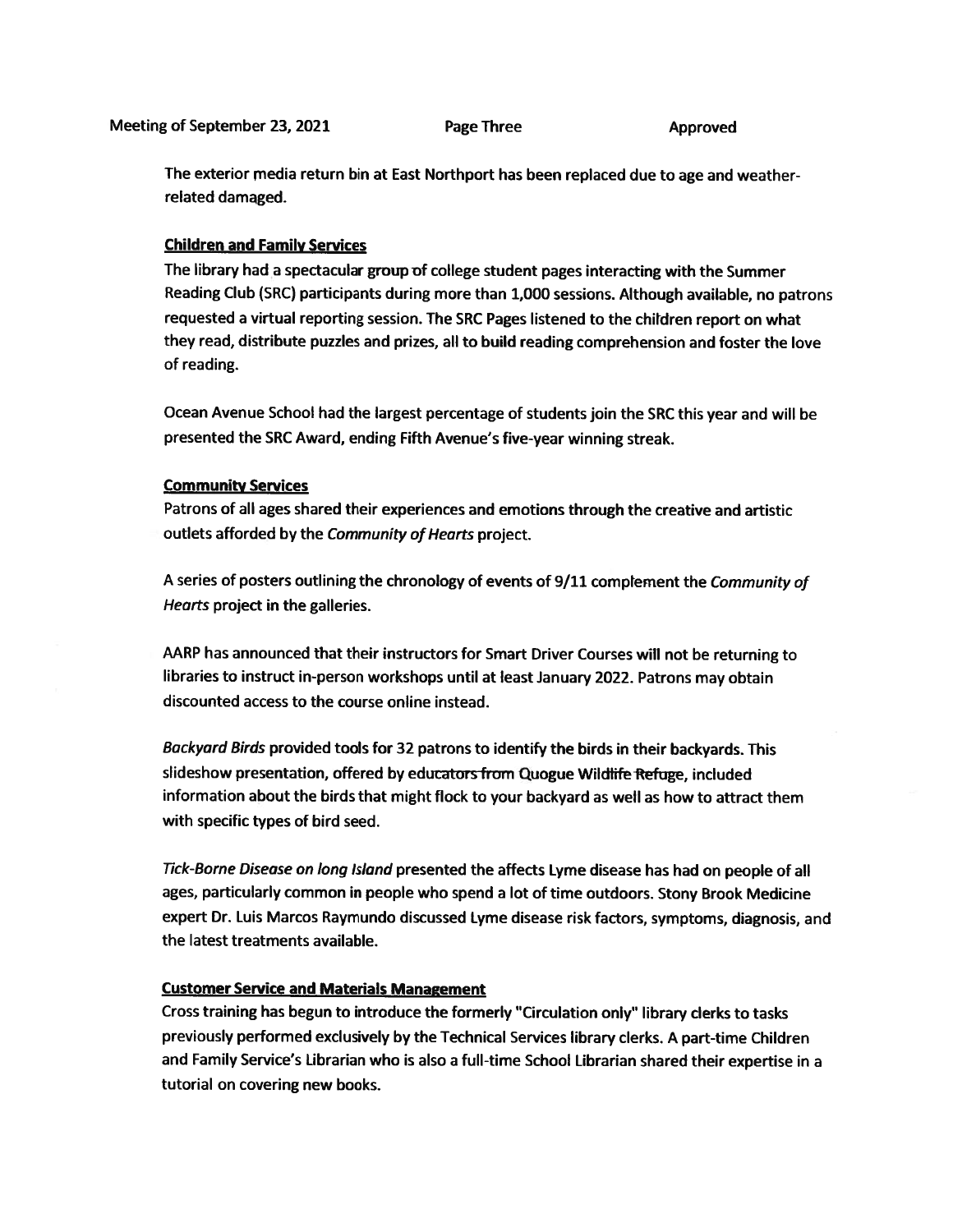#### Network and Systems Services

After considerable troubleshooting, it was determined that some models of the LED lighting have <sup>a</sup> "flicker index" that is not compatible with certain barcode scanners. Once this was determined, lighting and scanners were exchanged in areas reporting problems.

#### IX. PERSONNEL REPORT

Mrs. Elsas moved to approve "B. New Employees" in the personne<sup>l</sup> report, seconded by Ms. White and unanimously carried.

Ms. White moved to approve "E. Other" in the personne<sup>l</sup> report, seconded by Ms. McQuade and unanimously carried.

## X. MOTION TO CONVENE IN EXECUTIVE SESSION TO DISCUSS STAFF CONTRACT Mrs. Elsas moved to convene into executive session to discuss staff contract negotiations at 12:16pm, seconded by Ms. White and unanimously carried.

Ms. White moved to exit executive session at 12:20pm, seconded by Ms. McQuade and unanimously carried.

XI. OTHER BUSINESS No Other Business to Report

## XII. DATES OF FUTURE MEETINGS Thursday, October 21, <sup>2021</sup> 10:00am Regular Meeting

Thursday, November 18, 2021 10:00am Regular Meeting

#### XIII. ADJOURNMENT

Ms. McQuade moved to adjourn the meeting at 12:23pm, seconded by Mrs. Elsas and unanimously carried.

Respectfully Submitted

Undith Bonsimon

Judith Bensimon **Secretary**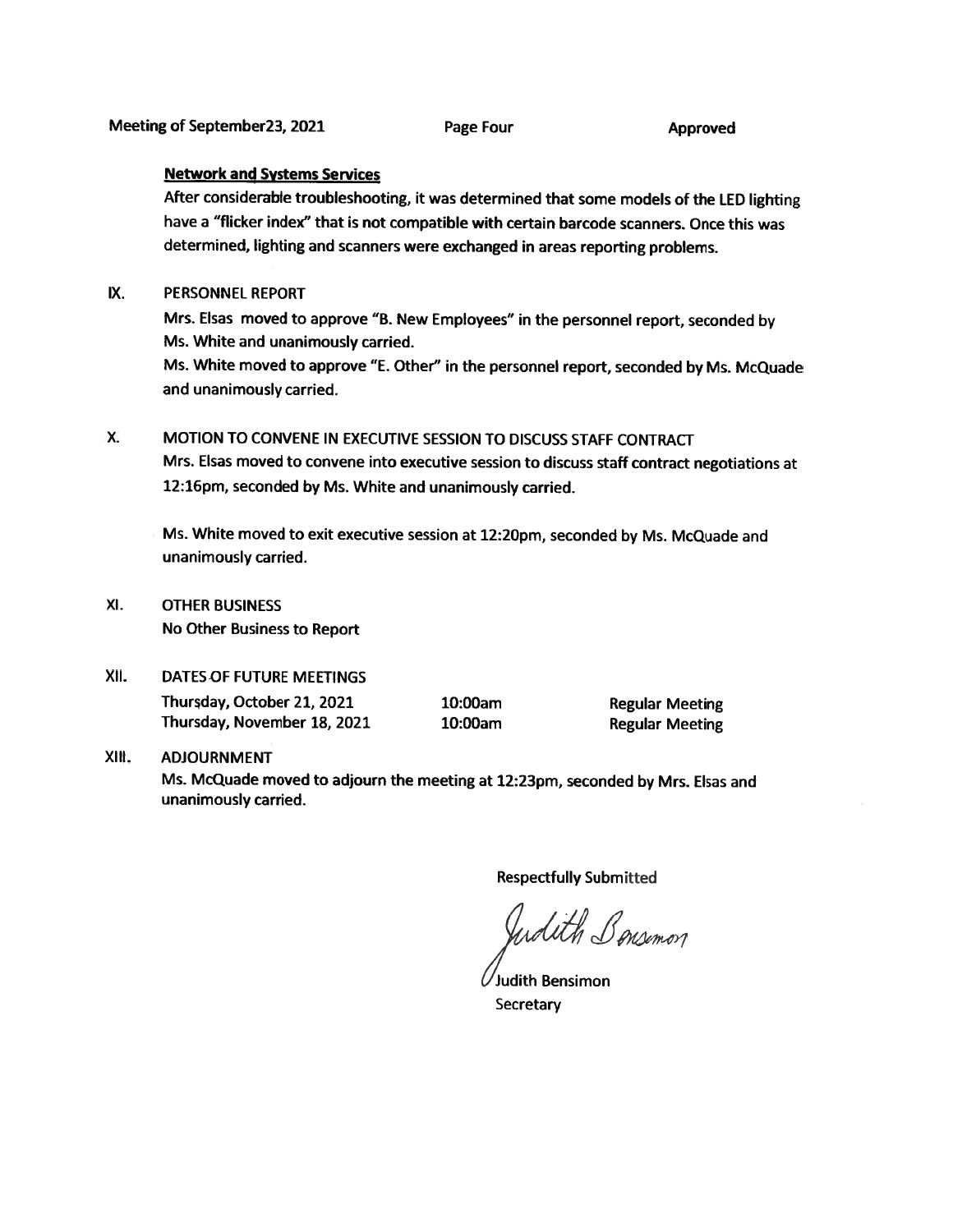

# Northport-East Northport Public Library

151 Laurel Avenue • Northport, NY 11 768 • 631 -261 -6930 185 Larkfield Road • East Northport, NY 11731 • 631-261-2313 www.nenpl.org

### Dear Board Member:

The regular meeting of the Board of Trustees of the Northport-East Northport Public Library will be held on Thursday, September 23, 2021, 10:00 AM in the Board Conference Room.

## AGENDA

- I. Call to Order
- II. Pledge of Allegiance
- III. Adoption of Agenda (Motion required)
- IV. Period for Public Expression
- V. Minutes of previous meeting (Motion required)
- VI. Financial Secretary & Treasurer's Report
	- A. Approval of warrants (Motion required)
	- B. Acceptance of payroll registers (Motion required)
	- C. Review of monthly expenditures
	- D. Review of statistical summary
- VII. Communications
- VIII. Director's Report
- LX. Personnel Report (Motion required)
- X. Motion to convene in Executive Session to discuss staff contract (Motion required)
- XI. Other Business
- XII. Date of next library board meetings: Thursday, October 21, 2021, 10:00 AM — Regular Board Meeting Thursday, November 18, 2021, 10:00 AM — Regular Board Meeting
- XIII. Adjournment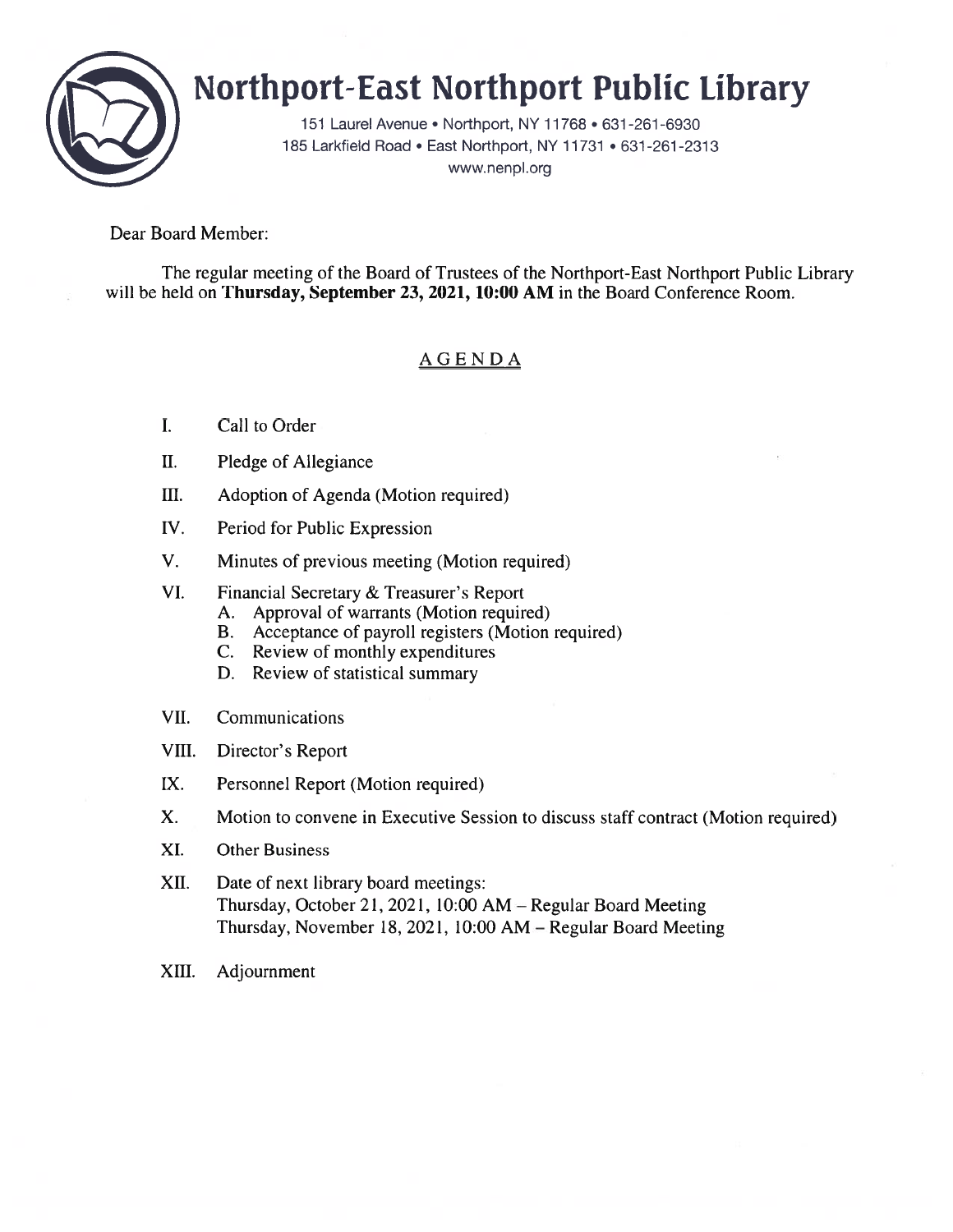## LIBRARY BOARD MEETING SEPTEMBER 23, 2021

## ACCOUNTS PAYABLE

| 4256<br>08/18/21 | \$277,453.35            | Two Hundred & Seventy Seven Thousand<br>Four Hundred and Fifty Three Dollars<br>& Thirty Five Cents  |
|------------------|-------------------------|------------------------------------------------------------------------------------------------------|
| 4257<br>09/01/21 | \$215,229.75            | Two Hundred & Fifteen Thousand<br><b>Two Hundred and Twenty Nine Dollars</b><br>& Seventy Five Cents |
| 4258<br>09/15/21 | \$188,343.91            | One Hundred & Eighty Eight Thousand<br>Three Hundred and Forty Three Dollars<br>& Ninety One Cents   |
| 4259<br>09/23/21 | \$96,176.55             | <b>Ninety Six Thousand</b><br>One Hundred and Seventy Six Dollars<br>& Fifty Five Cents              |
|                  | <b>PAYROLL REGISTER</b> |                                                                                                      |
| 2306<br>08/20/21 | \$201,574.10            | Two Hundred and One Thousand<br>Five Hundred and Seventy Four Dollars<br>& Ten Cents                 |
| 2307<br>08/20/21 | \$22,520.41             | <b>Twenty Two Thousand</b><br><b>Five Hundred and Twenty Dollars</b><br>& Forty One Cents            |
| 2308<br>09/03/21 | \$212,957.50            | <b>Two Hundred and Twelve Thousand</b><br>Nine Hundred and Fifty Seven Dollars<br>& Fifty Cents      |
| 2309<br>09/25/21 | \$194,712.52            | One Hundred and Ninety Four Thousand<br><b>Seven Hundred and Twelve Dollars</b><br>& Fifty Two Cents |